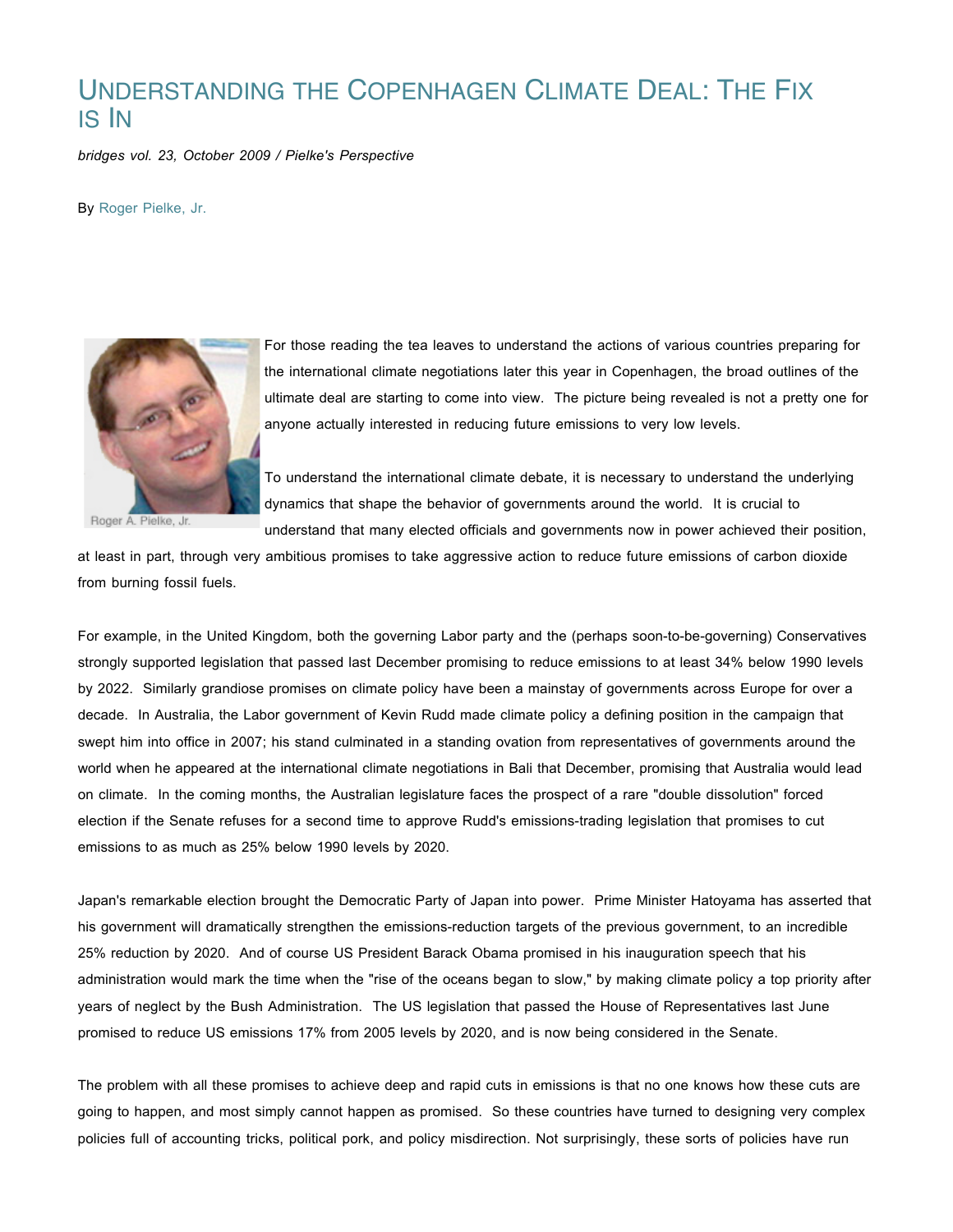into considerable opposition among policy makers and the public, have been hijacked by political interests, and appear to fall well short of what has been promised. In Germany, Chancellor Angela Merkel has sought to weaken the effects of European climate policies on the German automobile industry; and in France, President Nicolas Sarkozy saw his proposal for a new carbon tax strongly criticized as unfair and regressive by his former (and perhaps future) presidential rival and Socialist Party figure, Ségolène Royal. Australian Prime Minister Rudd and US President Obama face the threat of outright revolt by conservative minority parties looking to secure political advantage by opposing proposed emissions-trading programs.

Even with all the policy complexity and political noise, it has not been difficult for anyone paying attention to realize that climate policies are in deep trouble. So what has been the primary response of governments? The tried-and-true strategy is to identify an enemy and focus attention on anything but the failing climate policies. In this case, the enemies identified by the rich, Western countries are India and China, with their huge populations, rapid economic growth, and increasing carbon footprints to match. Repeating a refrain heard in 1997 during negotiations that resulted in the largely ineffectual Kyoto Protocol, we again hear that without action from India and China, the climate policies of the developed countries will all be for naught.

In recent months, China and India have responded to this finger-pointing by presenting projections of their future emissions that show, rather incredibly, that both China and India have already transformed their economies to support rapid economic growth with very low carbon dioxide emission. Adopting binding emissions targets, they argue, will be unnecessary. Those hoping to see action in Copenhagen have welcomed these fantastic claims to argue that China, in particular, is becoming a leader in responding to climate change as a prod to the United States in particular. Chief UN climate negotiator Yvo de Boaer said of China's claims, "This suite of policies will take China to be the world leader on addressing climate change. It will be quite ironic to hear that tomorrow, expressed in a country (the United States) that is firmly convinced that China is doing nothing to address climate change." India's Environment Minister Jairam Ramesh recently commented with apparent envy and skepticism on China's public-relations success: "China has raced way ahead of us, both in terms of emissions and in conveying the impression they are doing a lot on climate change."

Following China's lead, India has sought to change the way it is perceived in the international debate. India now says that it has already transformed its economy to one that is rapidly decarbonizing - it promises upwards of 8% annual growth in its GDP with an emissions growth of only about 2% per year for the next two decades, without the need for any new policies including those focused on emissions reductions. China has taken a very similar approach. China's carbon dioxide emissions increased by 12.2% per year from 2000 to 2007 but it now says that, based on its policies in place today, it expects its greenhouse gas emissions to increase only 2.5% per year until 2030, while maintaining a GDP growth of 9% per year. These numbers imply decarbonization of the Indian and Chinese economies at a rate of about 6% per year, which is far-fetched even under scenarios with aggressive new policies (which are not these scenarios), and preposterous under scenarios of business as usual. The fastest decarbonization rate of any large economy I know of occurred in the early 1980s, when Japan's economy achieved a decarbonization rate of about 4.4% per year due to aggressive energy efficiency policies as well as major changes in the Japanese economy. Even then, the rapid decarbonization of the Japanese economy slowed considerably by the mid-1980s, and has averaged about 1% per year since then.